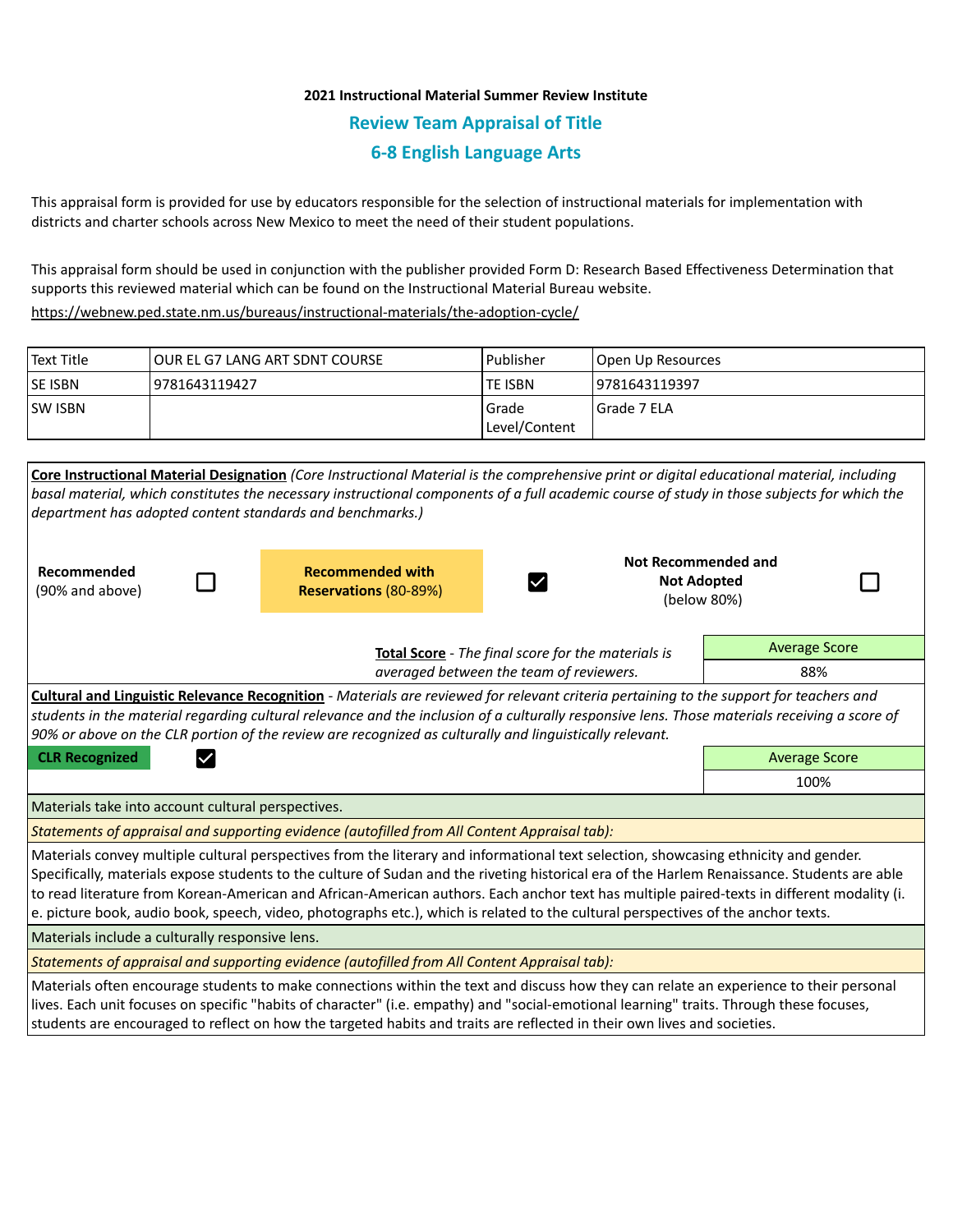**Standards Review** *- Materials are reviewed for alignment with the state adopted content standards, benchmarks and performance standards.*

Average Score

83%

Materials align with grade level ELA standards overall.

*Statements of appraisal and supporting evidence:* 

The materials convey the ELA reading, writing, speaking, listening and language standards. The standards are stated in each lesson of the unit and the alignment between the standards and the lesson is evident. The materials outline which standards will be addressed in which module, and there is representation of each CCSS strand throughout each module. Additionally, the learning targets (which align to the standards) are written in a student-friendly manner. The teacher is provided with guiding questions to support instruction and is provided with multiple materials to grasp the holistic flow of the lesson. However, the materials do not adequately cover the full scope of the additional New Mexico standards. There are texts written by Korean-American and African-American authors, but the anchor text selection does not reflect Hispanic and Native American literature.

Materials align to reading standards.

*Statements of appraisal and supporting evidence:* 

The reading standards are reflected in the materials and focus on the prevalent plot elements such as theme, POV, character and setting and how the author conveys these elements through particular details in the text. Throughout the school year, students are exposed to a variety of text structures and genres that are specifically addressed in the grade-level standards. Students interact with narratives, picture books, transcripts, poetry, arguments, magazine articles, general informative texts, and problem/solution-based texts. However, Hispanic and Native American texts are not reflected in the materials, which are relevant and essential to the New Mexico State Standards.

Materials align to writing standards.

*Statements of appraisal and supporting evidence:* 

The materials provide opportunities for students to write in a variety of text structures. This is evident in their Entrance Ticket, QuickWrite, Constructed Response, Exit Ticket and Culminating Writing Tasks that include writing checklist, goal setting, and selfreflection. Extended writing tasks focus on narrative writing, compare and contrast writing, problem-solution writing, argumentative writing and informative writing. Each writing task integrates other subject areas such as Art, Science and History. Students are supported with graphic organizers and sentence frames. Students are encouraged to practice acquired language skills in the context of their own writing. Even though students conduct short research projects, there is little instruction on academic honesty, plagiarism, and in-text citations.

Materials align to speaking and listening standards.

*Statements of appraisal and supporting evidence:* 

The materials elicit multiple opportunities to participate in pair, small group and whole group text-based discussions. There are sufficient graphic organizers to help students effectively prepare for the tasks. The materials allow students to critique their peers within a discussion while also being able to reflect on their own strengths and weaknesses. Also, students are provided with an opportunity to clearly deliver their presentation using their chosen media, and they are given specific and authentic audiences. However, instructional activities do not connect heritage language to English speech patterns. Additionally, curriculum does not facilitate students in orally comparing and contrasting accounts of the same events, which are both essential to the New Mexico standards.

Materials align to language standards.

*Statements of appraisal and supporting evidence:* 

Students learn the language standards through consistent use of Language Dives in every unit in every module. Students are supported in acquiring language skills through sentence frames and sentence strips. Students acquire academic and domain-specific vocabulary words through the use of context clues; unlocking connotative meaning; use of grade level affixes and roots; and predetermination of words using the dictionary. Students are able to practice spelling and language skills within the context of their own writing while also revising their peers' writing for this same criteria. However, the materials lack common core language standards that target antonym and synonym relations; parallel structure and biblical and mythological allusions in context.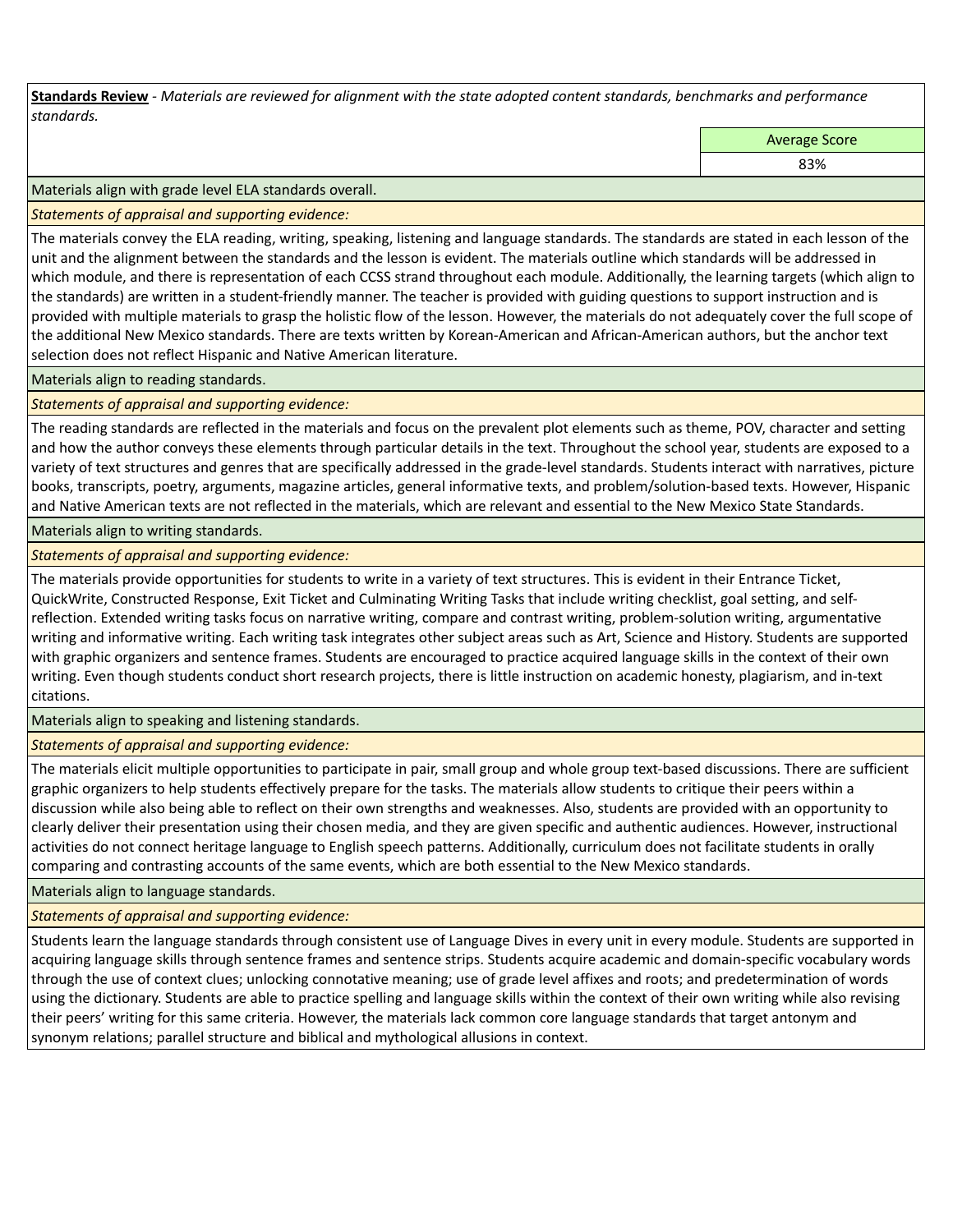**ELA Content Review** *- Materials are reviewed for relevant criteria pertaining to the support for teachers and students in the specific content area reviewed.*

Average Score

93%

Materials provide a selection and range of high-quality texts worthy of students' time and attention, exhibiting exceptional craft and thought and/or providing useful information.

*Statements of appraisal and supporting evidence:* 

The content in the reading selections exposes students to real-world issues and reveals patterns of society. This provides opportunities for rigorous discussion and writing tasks that build knowledge surrounding a certain topic and encourages students to reflect on how they can positively contribute to society. The selections are free from stereotypes and bias that create a safe learning environment for all ideas to be shared and heard. The diversity of topics reaches a wide-range of students' interests, enhancing engagement in the classroom.

Questions in the materials are high-quality text-dependent and text-specific questions. The overwhelming majority of these questions are text-specific and draw student attention to the particulars in the text.

*Statements of appraisal and supporting evidence:* 

Questions in the materials are high-quality text-dependent and text-specific questions. The overwhelming majority of these questions are text-specific and draw student attention to the particulars in the text. Materials effectively sequence text-based questions to allow for a natural progression of rigor. The questions within an activity are connected to one another, build upon one another, and increase in depth, so by the end of the task, students are able to demonstrate a deeper understanding of a text.

Materials provide scaffolding and supports to enable students' learning of English language arts.

*Statements of appraisal and supporting evidence:* 

Scaffolding activities occur in an effective pattern throughout the modules in a progression of formative to summative tasks. Repeated scaffolds reinforce student expectations across units, promoting students' academic progress. There are alternative lessons and modified lessons that support English Language Learners. Teachers are provided with suggestions for accommodating the needs of all students through differentiated instruction. To conceptualize student learning, students are presented with an exemplar model of the expected task and an outline that guides them to achieve the same outcome.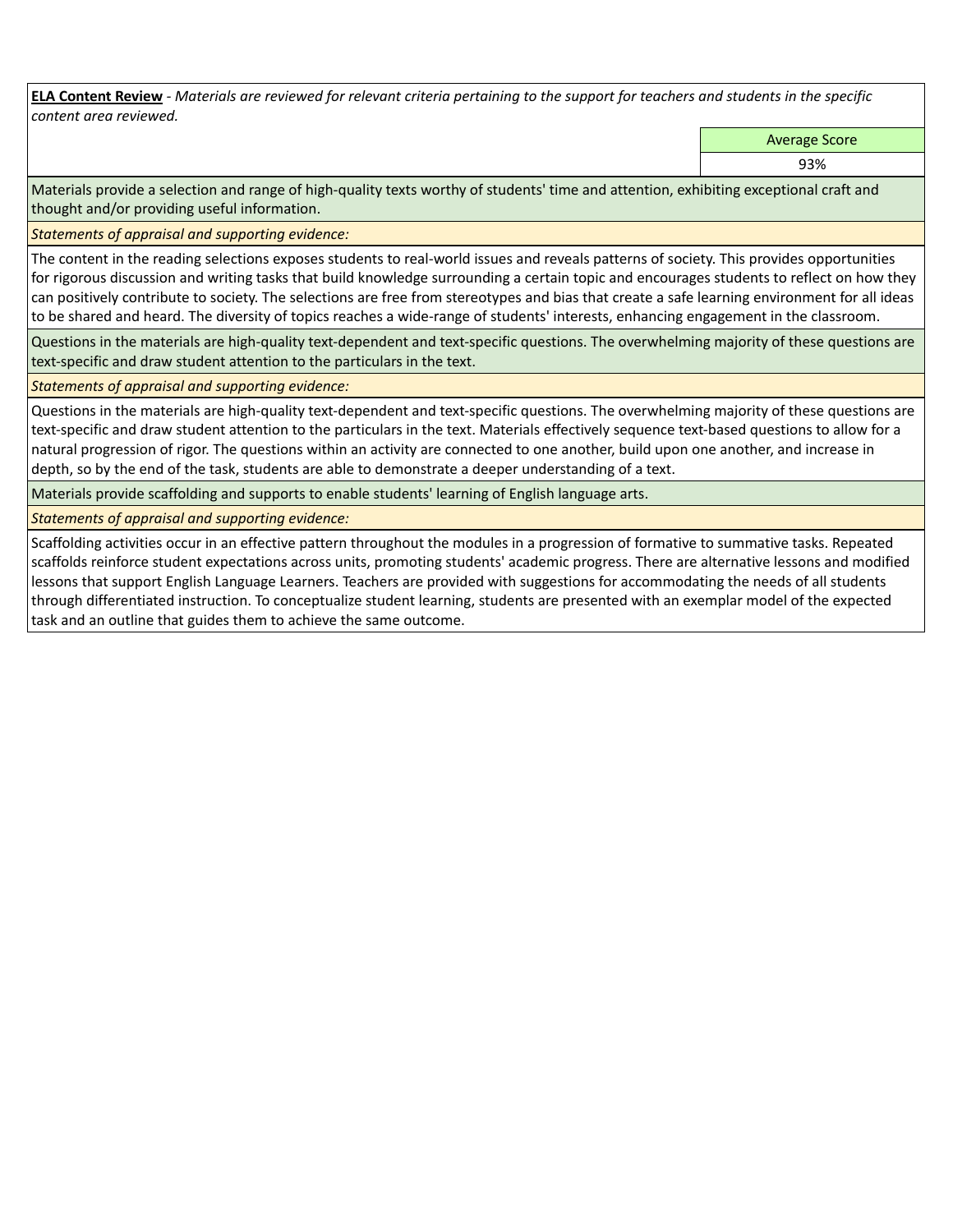**All Content Review** *- Materials are reviewed for relevant criteria pertaining to the support for teachers and students in the material regarding the progression of the standards, lesson structure, pacing, assessment, individual learners and cultural relevance.*

Average Score

99%

Materials are coherent and consistent with the standards that all students should study in order to be college and career ready.

*Statements of appraisal and supporting evidence:*

Materials cover the full intent of grade-specific standards for all students, including ELLs and advanced learners. Materials provide a collective list of the reading, writing, listening and speaking, and language standards that will be covered in each module. Alongside the list of standards, materials provide a collective list of lessons for every unit in each module. Each lesson has an organized flow of the instruction that lists the focus standards, supporting standards, ongoing assessments, opportunities to extend learning, collaborative activities, technology and multimedia integration, vocabulary, and work time for homework. Finally, the curriculum map includes lists of lessons and activities across modules and units in various texts.

Materials are well designed and take into account effective lesson structure and pacing.

*Statements of appraisal and supporting evidence:*

The materials provide a detailed overview for each unit of study that helps the teacher pace instruction appropriately. In this overview, teachers can see the progression of skills as expressed in the daily learning targets and ongoing assessments. The outline provides a wellcrafted sequence of instruction in the daily lessons (opening, work time, closing and assessment, and homework) and in the unit as a whole. Each lesson starts with a collective list of the standards, supporting standards, daily objectives, and assessments. Most lessons contain daily language objectives for students with differentiated instruction opportunities within the "Opportunities to Extend Learning" section or "Support All Students" section of the lesson plan. The structure of the lessons, language dives, quickwrites, and checklists, maintain the same visual layout throughout each unit and lesson, creating consistent routine in instruction.

Materials support teacher planning, learning, and understanding of the standards.

*Statements of appraisal and supporting evidence:*

At the end of each lesson, materials give educators guidance on how to adequately prepare for the following day's lesson, either through reading an excerpt of a text, posting learning goals, or preparing copies. Within each lesson, educators are guided on how to implement certain strategies to help students' academic development through guided questions and strategic grouping. For every lesson, there are explicitly stated standards that communicate the learning targets. For each of those standards, the materials show examples of how these standards unfold in the lesson.

Materials offer teachers resources and tools to collect ongoing data about student progress on the standards.

*Statements of appraisal and supporting evidence:*

At end of every unit, there is a standard-based reflection that provides an opportunity for teachers to give intentional feedback to students. Students explain the progress they have made toward particular learning goals. Throughout the modules, consistent formative and summative assessments allow teachers to keep track of the progress of the students.

Materials support effective use of technology to enhance student learning.

*Statements of appraisal and supporting evidence:*

At the beginning of each module, there is a section that outlines opportunities for digital learning. It clearly states the digital tool, the purpose of the tool, the suggested use of the tool, and the website where the teacher can locate the digital resource.

Materials can be easily customized for individual learners.

*Statements of appraisal and supporting evidence:* 

The performance task in each module focuses on a set piece of direction while also giving students options to customize different aspects of the assessment (i.e. working in partners). These options give students a sense of freedom as they maneuver through tasks, but also allow students to meet the target goals in ways that align with their special learning needs. Each module also includes a section titled "Options for Teachers", which outlines various suggestions for how teachers can customize the instruction and assessment to meet their individual classroom needs.

Materials give all students extensive opportunities and support to explore key concepts.

*Statements of appraisal and supporting evidence:*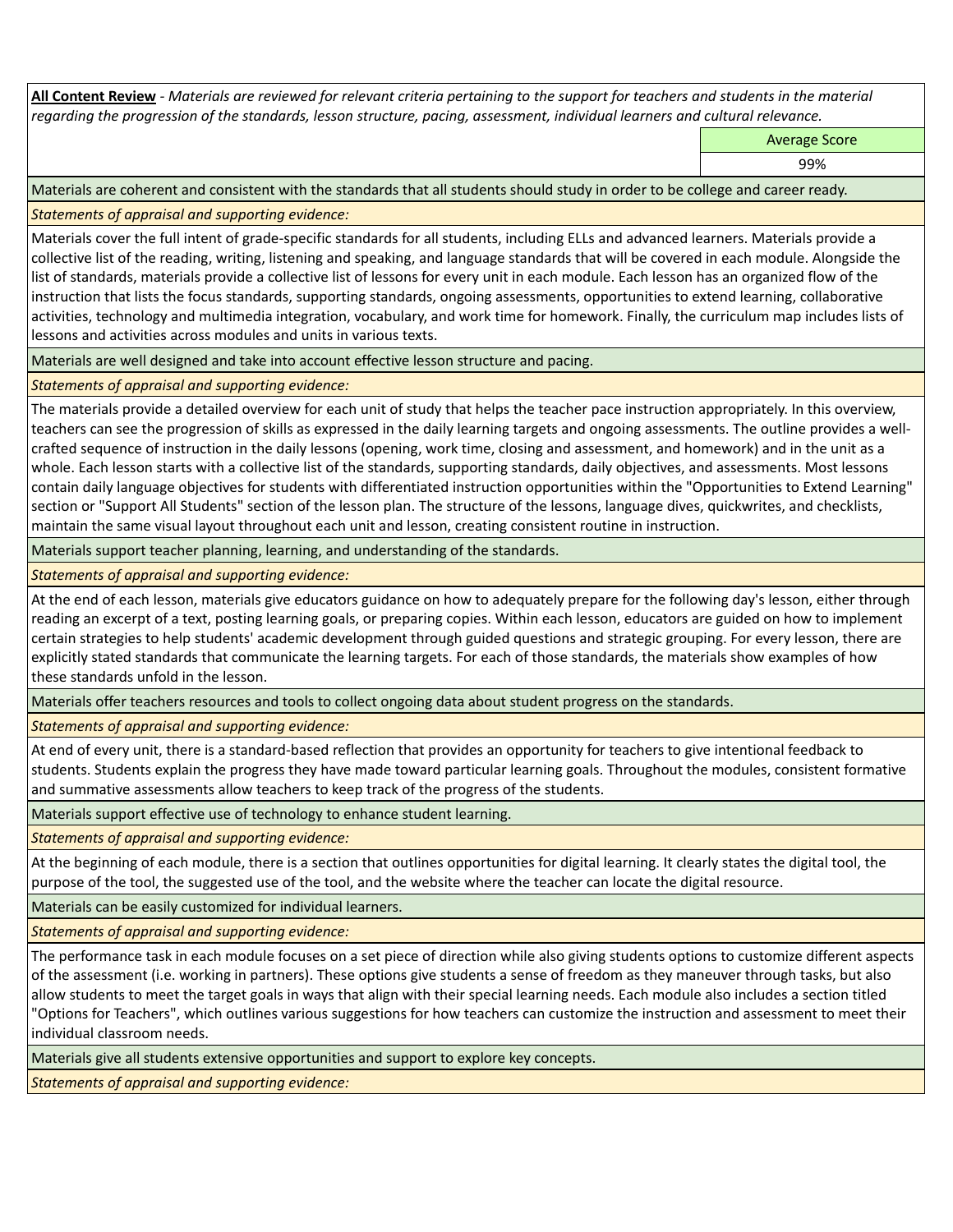The materials come with booklets that give alternative lessons and activities for ELLs. Additionally, each lesson consists of a section titled "Support All Students", which includes all learners, not just ELLs. Within this section, there are differentiated versions of questions that teachers can ask based on the students' progress or learning needs.

Materials take into account cultural perspectives.

*Statements of appraisal and supporting evidence:*

Materials convey multiple cultural perspectives from the literary and informational text selection, showcasing ethnicity and gender. Specifically, materials expose students to the culture of Sudan and the riveting historical era of the Harlem Renaissance. Students are able to read literature from Korean-American and African-American authors. Each anchor text has multiple paired-texts in different modality (i.e. picture book, audio book, speech, video, photographs etc.), which is related to the cultural perspectives of the anchor texts.

Materials include a culturally responsive lens.

*Statements of appraisal and supporting evidence:*

Materials often encourage students to make connections within the text and discuss how they can relate an experience to their personal lives. Each unit focuses on specific "habits of character" (i.e. empathy) and "social-emotional learning" traits. Through these focuses, students are encouraged to reflect on how the targeted habits and traits are reflected in their own lives and societies.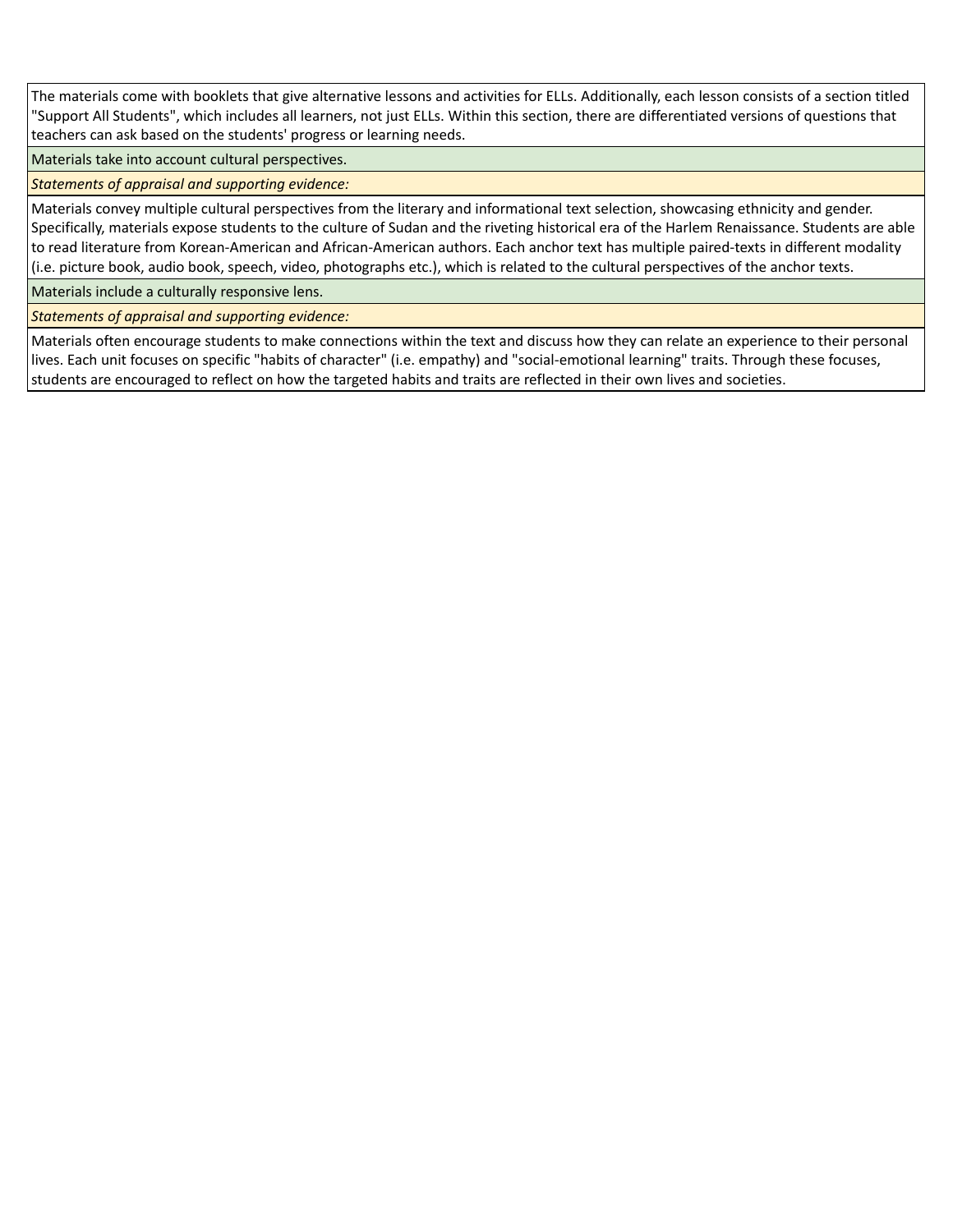**Reviewers' Professional Summation** *- These materials are reviewed by Level II and Level III educators from across New Mexico. The reviewers have brought their knowledge, experience and expertise into the review of these materials. They offer here their individual summary of the material as a whole.*

Reviewer #: 43

*Background and experience:*

I am a Level-III ELA teacher with 10 years teaching experience. I have a BA in Secondary Education, majoring in English, and a Master's degree in Communications, majoring in Applied Media Studies. Currently, I am teaching English Language Arts to sixth grade through eighth grade middle school students on the reservation.

## *Professional summary of material:*

The curriculum as a whole reflects almost all of the required ELA standards. Each lesson in the module has an organized routine. There are scaffolding activities that come through an effective pattern all throughout the student workbook. The selection of texts exposes students to real-world issues and reveal patterns of society, which provides opportunities for rigorous discussion and writing tasks that build knowledge surrounding a certain topic. There is a consistent data collection of students' progress from the multiple-choice questions, short-response questions, oral-response questions, graphic organizers and culminating activity that consistently occur in every lesson across four modules. There is a great set of anchor texts showing multiple cultural perspectives ranging from short stories, poetry, drama and informational texts incorporated in the curriculum. However, although there are high quality writing tasks embedded in the curriculum, there are no explicit activities that address plagiarism, use of in-text citations and referencing that are included in list of the grade level writing competencies. Furthermore, although there are rigorous language dives activities, there is limited focus on figurative language and connotative meanings. In summary, I have observed a great deal of work in the curriculum, and the material does meet recommendations with reservations for adoption.

Reviewer #: 44

*Background and experience:*

I have been a high school ELA teacher for 27 years in New Mexico public schools. I have taught all grade levels in high school including 9- 12 and team taught inclusion classes for 24 years. I have been an AP English Literature and Composition teacher for the past 12 years. I have been the ELA department chair for the past ten years. I have been on the district textbook adoption committee for several years in the past. I have led many lessons for professional development for not only my department but also for the entire school around literacy. I continue to work closely with several other ELA teachers throughout our district to ensure alignment. I also started alignment meetings between my high school and our feeder middle schools to ensure standard alignment; I continue to lead that forum.

*Professional summary of material:*

This curriculum has four modules that include a teacher guide, a separate guide for ELL learners, supporting materials for the teacher and student, and various student texts. It also includes a digital student workbook. Overall, it is a comprehensive program that teachers can follow without having to create or even make their own materials. This grade level aligns with the standards and directly shows the teachers when and how they are connected. Along with these connections, lessons provide alternative assessments and assignments that are also scaffolded for differentiation. Family resources are also included in the homework section of the materials that provide an effective guideline for success. The program includes ample graphic organizers, language dives, and technology throughout each module and does cover a variety of cultural experiences. Reading, writing, speaking, listening, and language are covered within each of the four modules. Some reservations include the missing specific NM culture; rhetorical appeals; lack of connotative exercises; in-text citations; and direct instruction on plagiarism.

Reviewer #: 45

*Background and experience:*

I graduated from UNM with a bachelor's degree in elementary education and an emphasis in science and language arts. I graduated from ENMU with a master's degree in curriculum and instruction with an emphasis in literacy education. I have my Level III NMPED Teaching License and have been teaching middle school ELA for the past 8 years. In addition to my educational and career experience, I have also conducted, presented, and published literacy research regarding the impact of situated literacy on student achievement in the literacy classroom.

*Professional summary of material:*